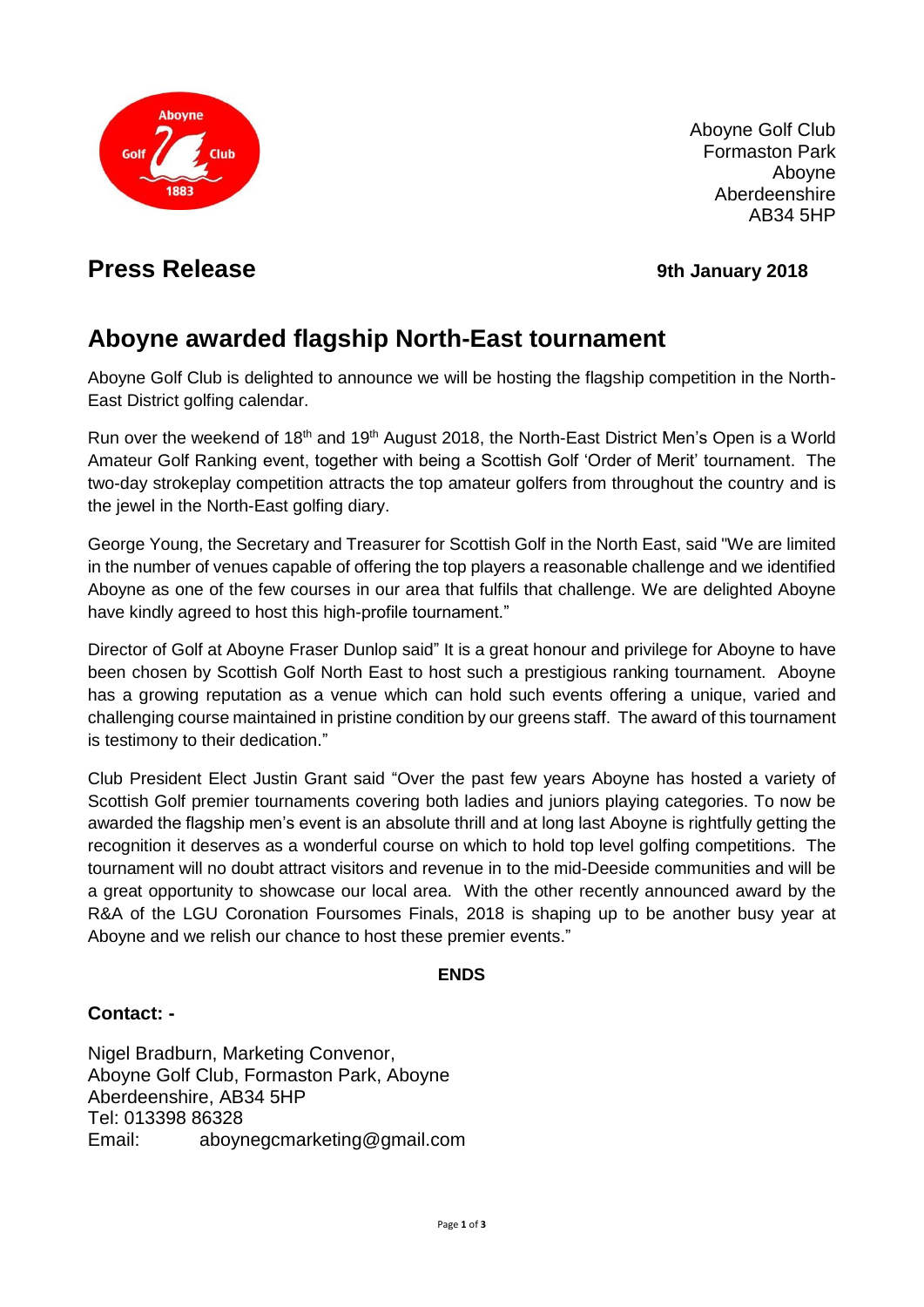## **Notes to Editors**

Aboyne Golf Club Director of Golf Fraser Dunlop and President Elect Justin Grant



### **Aboyne Golf Club**

Aboyne Golf Club, an Archie Simpson and Martin Hawtree inspired course, is the oldest on Royal Deeside, Scotland. The course sits on the eastern edge of the historic Cairngorms National Park and is truly a captivating setting for golfers offering a memorable challenge.